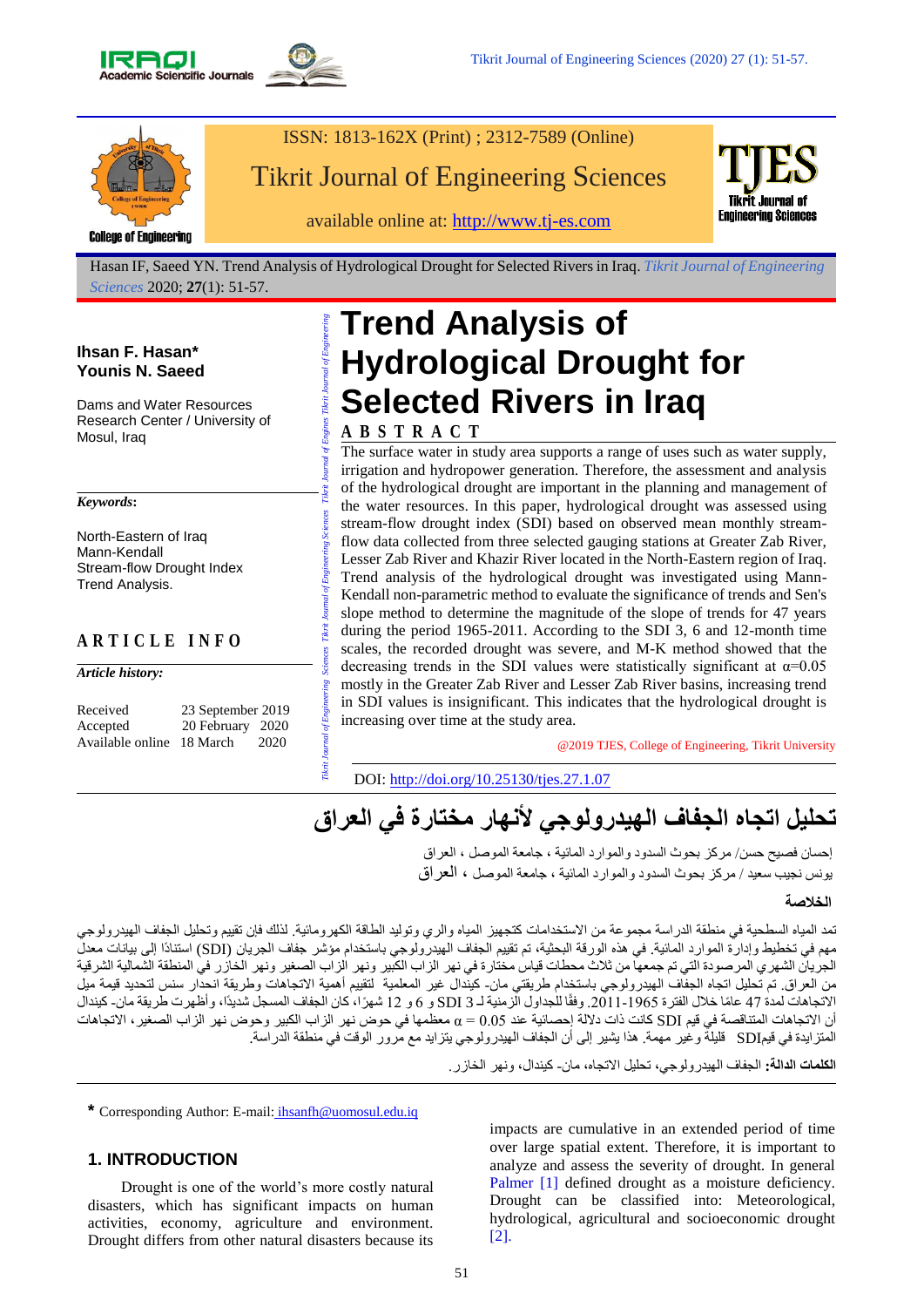Several studies have been developed for the quantification of drought in Iraq. They are mostly based on meteorological parameters (precipitation air temperatures etc.) [3-6] for example Awchi and Jasim [4] used rainfall data from 22 stations to evaluate the metrological draught in Iraq. They concluded that the study area has suffered from subsequent drought events through half of the years considered, there were also few studies that focused on hydrological and agricultural drought such as [5,7]. However, there is a lack of quantification of drought characteristics based on hydrological parameters (stream-flows) and trend analysis in specific study areas. Thus, the purpose of this study is to identify the hydrological drought severity and to detect trends in the stream-flow drought over particular time periods.

Various drought indices have been used in Hydrological drought analysis in many parts of the world such as [8-10]. Stream-flow Drought Index SDI is the frequently and successfully used method in hydrological drought analysis in several studies [11, 12], Soumyashri and Patil [13] estimate hydrological droughts by using SDI in Bhima River in South India; they concluded that the drought was very severe.

Trend detection of Hydrometeorological time series data has attracted the attention of hydrologists and meteorologists during the last decades around the world [14-16], Rosmann et al [17] analyzed the trends for Hydrometeorological data around the world the results indicate that the stream-flow trends were negative, and precipitation trends were not very common. Trend analysis of drought can have an important influence on drought severity in the future and will play a significant role in the sustainable management of water resources. [18-20], Wu et al [21] detected spatial and temporal trends in the stream-flow drought in terms of frequency,

duration and severity in Nebraska. They concluded that there is no uniform trend in the whole state, though some trends were found for specific regions.

The aim of this study is to assess the hydrological drought in the North-Eastern region of Iraq based on SDI and conduct trend analysis of the hydrological drought using Mann-Kendall non-parametric tests to evaluate the significance of trend and Sen's slope test to determine the magnitude of the slope of the trend during the period 1965-2011.

#### **2. STUDY AREA AND DATA**

The study area is located approximately between 35° 21' N to 38° 06' N latitude and between 43° 25' E and 46° 03' E longitude in the North-Eastern region of Iraq, with a total drainage area of about 27517 km<sup>2</sup>. The mean annual precipitation varies from 375 to 1200 mm. The study area is divided into three river basins namely Greater Zab River, Khazir River and Lesser Zab River, they provide water supply for irrigation, drinking and fishing along its course. The major part of the study area lies inside Iraqi border Fig. 1.

Greater Zab River and Lesser Zab River are the Tigris River tributaries, Greater Zab River has an about 370 km long flowing through Turkey and Iraq, the total river basin area is about 23470 km<sup>2</sup> of which 62 % is in Iraq, mean basin elevation is about 1365 m. Lesser Zab River is an about 418 km long flowing through Iran and Iraq, The total river basin area is about  $18735 \text{ km}^2$  of which 74% is in Iraq, mean basin elevation is about 954 m. Khazir River is the main tributary of Greater Zab River with a length of 116 km and total basin area of about 3280 km<sup>2</sup> , mean basin elevation is about 665 m, all of the Khazir River basin is within Iraqi boundaries [22].



**Fig. 1.** Study area and location of gauging stations in the river basins

The observed mean monthly stream-flow data from three gauging stations (Aski-kalak at Greater Zab River, Dokan at Lesser Zab River and Manquba at Khazir River) located in the study area were selected for hydrological drought assessment Fig. 2. The duration of available data records at these stations are 47 years from 1965 to 2011.

#### **3. METHODOLOGY**

This study employed the SDI approach to analyze the hydrological droughts based on mean monthly stream-flow time series obtained from the selected three rivers gauging stations located in the study area. Then the Mann-Kendall trend test and Sen's Slope estimator were applied to the different aspects that resulted from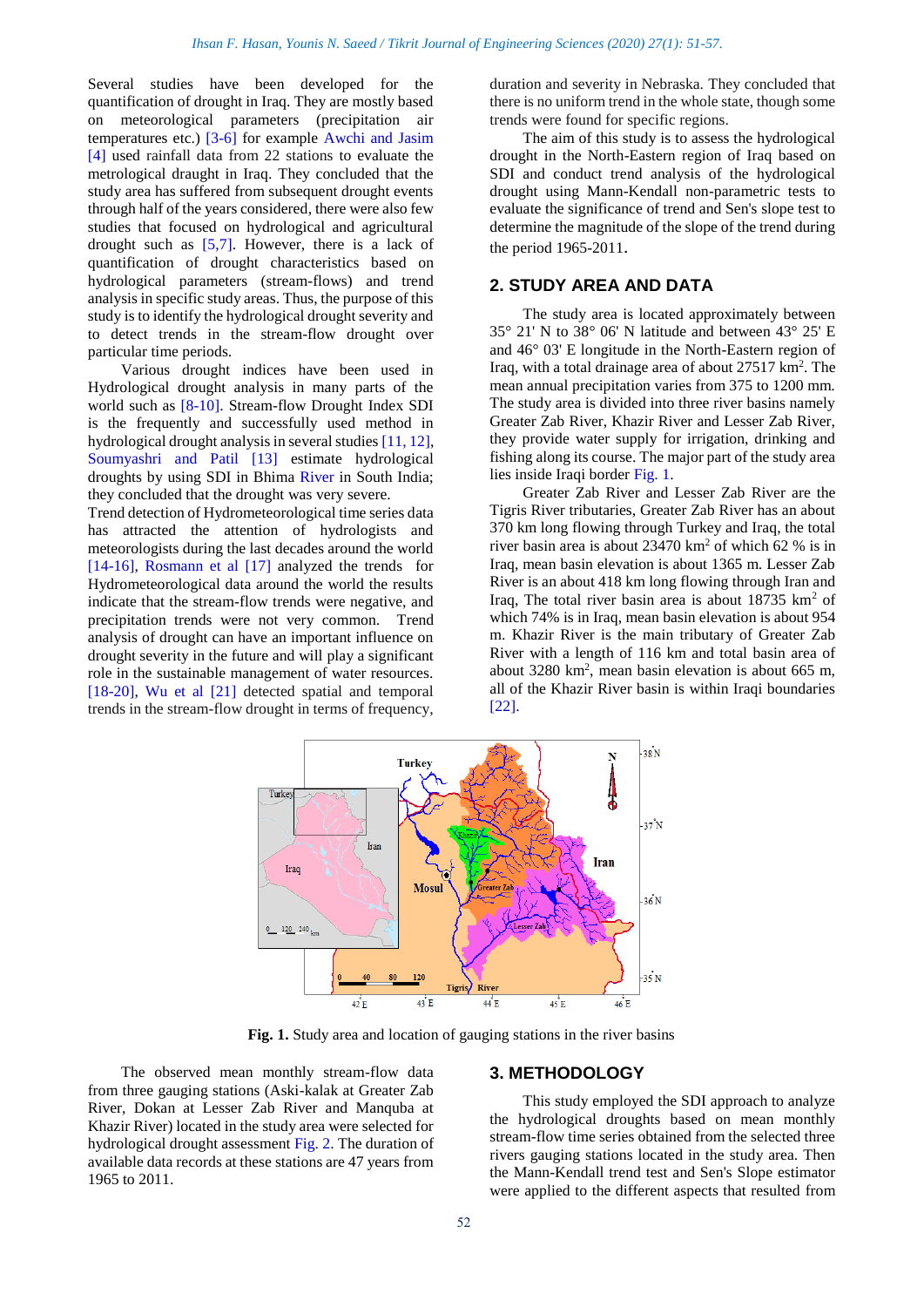the stream-flow drought analysis in order to determine their statistical significance.

In the proposed methodology for drought assessment, successive and non-overlapping time periods are used. October is considered the beginning of the hydrological year. Three time scale cases were included, these are: 3, 6 and 12 months. They defined in case of 3-month (seasonal) as (Oct to Dec), (Jan to Mar), (Apr to Jun) and (July to Sept), in case of 6-month (Semi-annual) as (Oct to Mar) and (Apr to Sept), and in case of 12-month (annual) as (Oct to Sept).







**Fig. 2.** Mean monthly streamflows of the selected rivers in the study

# **4. DROUGHT ANALYSIS**

Based on mean of monthly stream-flow records for 47 years collected from 3 stream-flow gauging stations the SDI was applied for the purpose of drought assessment within the study area for time scale cases of 3, 6, and 12 months.

# *4.1 Streamflow Drought Index (SDI)*

The SDI calculation procedures are similar to Standardized Precipitation Index (SPI). Nalbantis and Tsakiris [23] recently developed SDI using the methodology of SPI as the basis in order to characterize the hydrological drought. Using time series of observed monthly stream-flow volumes  $(Q_{i,j})$  cumulative streamflow volume ( $V_{i,k}$ ) can be computed as follows [11]:

$$
V_{i,k} = \sum_{j=3(k-1)+1}^{3k} Q_{i,j} \t k
$$
  
= 1, 2, 3, 4  

$$
V_{i,k} = \sum_{j=6(k-1)+1}^{6k} Q_{i,j} \t k
$$
  
= 1, 2,  

$$
V_{i,k} = \sum_{j=6}^{12} Q_{i,j} \t (3)
$$

$$
V_{i,k} = \sum_{j=1}^{k} Q_{i,j}
$$
 (3)  
*i*= 1, 2, 3, ........., *j*= 1, 2, .........12

Calculation was carried out based on time scales (3-months) in equation -1, (6-months) in equation -2 and (12-months) in equation -3. Where i: is the hydrological year, j: is the month within that hydrological year and k: is the reference period. Based on the cumulative streamflow volumes  $V_{i,k}$ , SDI is calculated for each k of the i<sup>th</sup> hydrological year by using Equation (4):

$$
SDI_{i,k} = \frac{V_{i,k} - V_k}{S_k}
$$
  $i = 1, 2, \dots, k$   
= 1,2,3,4 (4)

Where  $V_k$  and  $S_k$  is the mean and standard deviation of the cumulative stream-flow volumes of the reference period k respectively.

Based on SDI, Hydrological drought classification is defined through Table-1 [23], hydrological drought occurs when the SDI value is below zero (i.e., decreasing in the SDI value refers to an increasing in the drought severity) and Positive values indicate wet conditions.

#### **Table 1**

Classification of hydrological drought based on SDI values [23].

| State          | <b>Description</b> | Criterion                 |
|----------------|--------------------|---------------------------|
| 0              | Non-drought        | SDI > 0.0                 |
| 1              | Mild drought       | $-1.0 \le SDI \le 0.0$    |
| $\mathfrak{D}$ | Moderate drought   | $-1.5 \leq SDI \leq -1.0$ |
| 3              | Severe drought     | $-2.0 \leq SDI \leq -1.5$ |
| 4              | Extreme drought    | $SDI < -2.0$              |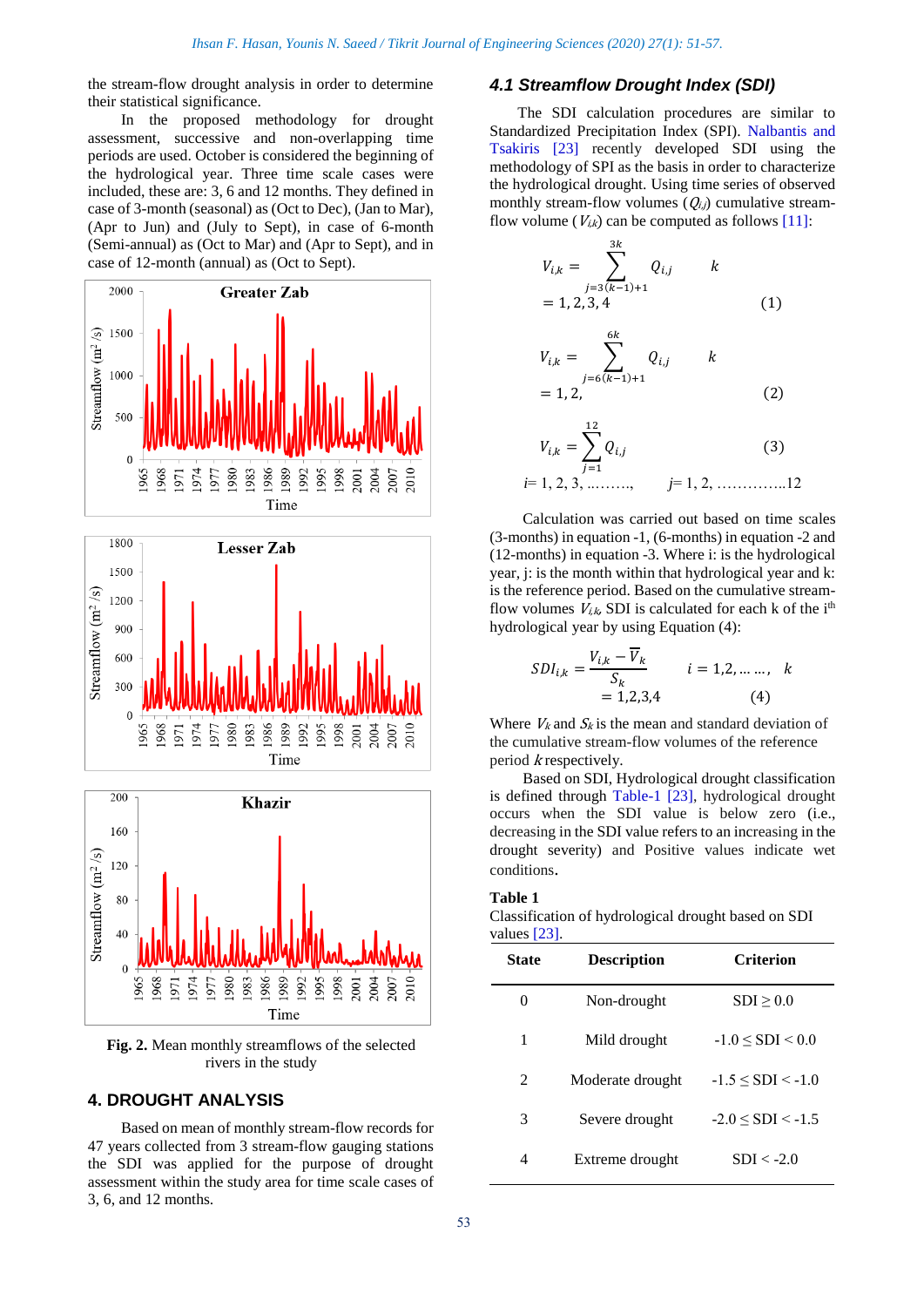# **5. TREND ANALYSIS**

Trend analysis of droughts in a changing climate is essential to suggest appropriate water resource management strategies for the future. Trend analysis of drought is carried out using the commonly employed non-parametric Mann-Kendall test in order to examine the presence of an increasing or decreasing trend and to determine the statistical significance of trends in the SDI. Sen's slope was used to determine magnitude of the slope of the trends. The tests were performed based on the cases of time scales used in the calculation of SDI.

# *5.1 Mann-Kendall (MK) Test*

The Mann–Kendall (MK) test is one of the most commonly used tests for detecting trends in climatological and hydrological time series data. The test is nonparametric, so it does not require any assumptions about normality or linearity [24]. MK test was originally developed by Mann [25]. The main purpose of MK test is to statistically investigate if there is a monotonic upward (increasing) or downward (decreasing) trend of a time series, and to determine their significance. In this test, the null hypothesis  $(H_0)$ refers to a non-existence of significant trend and the alternative hypothesis  $(H_a)$  refers to an existence of trend. The Mann- Kendall test statistics *S* can be computed using the following equation:

$$
S = \sum_{i=1}^{n-1} \sum_{j=i+1}^{n} sign(X_j - X_i)
$$
 (5)

Where:  
\n
$$
sign(X_j - X_i) = +1 \quad \text{if} \quad (X_j - X_i) > 0
$$
\n
$$
sign(X_j - X_i) = 0 \quad \text{if} \quad (X_j - X_i) = 0
$$
\n
$$
sign(X_j - X_i) = -1 \quad \text{if} \quad (X_j - X_i) < 0
$$

Where  $X_i$  and  $X_j$  is the data values at times i and j respectively, with  $j > i$ , n is the total number of data. A positive value of S means an upward trend, while a negative value means a downward trend, whereas zero means that there is no trend.

The variance of the statistic S and the standardized test statistic  $Z$  can be calculated by Equation (6) and (7) respectively [26]:

$$
VAR(S)
$$
  
= 
$$
\frac{n(n-1)(2n+5) - \sum_{i=1}^{m} t_i(t_i-1)(2t_i+5)}{18}
$$
 (6)

$$
Z = \begin{cases} \frac{S-1}{\sqrt{VAR(S)}} & \text{if } S > 0\\ 0 & \text{if } S = 0\\ \frac{S+1}{\sqrt{VAR(S)}} & \text{if } S < 0 \end{cases} \tag{7}
$$

Where  $m$  is the number of tied groups and  $t_i$  is the number of data values in the ith tied group.

A positive value of Z refers an increasing trend, while a negative value refers a decreasing trend. In this study, significance levels of  $\alpha$  =0.05 was used. At the 5% significance level, when  $|Z| > Z1-\alpha/2=1.96$  then H<sub>0</sub> is rejected and  $H<sub>a</sub>$  is accepted [26].

Based on two-sided test, when the probability value p of the Z statistic p-value is less than or equal to the chosen significance level, the null hypothesis  $H_0$  (no trend in the time series) is rejected and the alternative hypothesis  $H<sub>a</sub>$  (a trend exists) is accepted which means that there is a significant trend. Otherwise,  $H_0$  is accepted and  $H_a$  is rejected which means that there is no significant trend. The customary confidence level in many statistical tests is 95%, this means that the significance level is 5%. In this study, the p-value of 0.05 is used as significant level.

# *5.2 Sen's Slope Estimator*

Sen's slope estimator is a simple non-parametric method developed by Sen [27], This method is used to compute the magnitude of the slope after the identified trend tests. The slope (Qi) calculated between each pair of data by the Equation (8).

$$
Q_i = \left(\frac{x_j - x_i}{j - i}\right), \ \ i = 1, 2, \dots, N, \quad i < j \tag{8}
$$

Where:  $x_i$  and  $x_i$  are data values at time j and i respectively. The median of N values of  $Q_i$  is Sen's estimator  $\beta$  of slope which is calculated as:  $\beta = Q_{(N+1)/2}$ , if N is odd and  $\beta = (Q_{N/2} + Q_{(N+2)/2})/2$  if N is even.  $\beta$  is tested at a 95% confidence interval. A positive value of *β* indicates an upward (increasing) trend whereas a negative value indicates a downward (decreasing) trend in the time series.

# **6. RESULTS and DISCUSSION**

The SDI values were computed for nonoverlapping 3, 6 and 12-month time scales to assess the hydrological drought severity based on available monthly stream-flow volume data from the three selected gauging stations, and then the trend of calculated SDI values was analyzed using the MK and Sen's slope methods. Gamma distribution function was used to compute SDI values.

The calculated SDI values were classified based on Table 1; the results shown in the Fig. 3. represent values of SDI 3-months. For all stations the most severe drought occurred during (Oct - Dec) and (July - Sept) time scales while the most wet periods and moderate drought was recorded during (Jan to Mar) and (Apr to Jun) time scales. For the Greater Zab River the drought was extreme during (July - Sept) in 1989 and 2008 and during (Oct - Dec) in 1991, for other years, the drought was moderate to wet. For the Lesser Zab River extreme drought occurred during (July - Sept) in 2007. For the Khazir River the drought ranged from category 0 (nondrought) to 2 (moderate drought) in all periods except for one year was extreme drought during (Oct - Dec) in 1994. The minimum value of SDI-3 recorded was -3.31 during (July - Sept) at Greater Zab River Basin.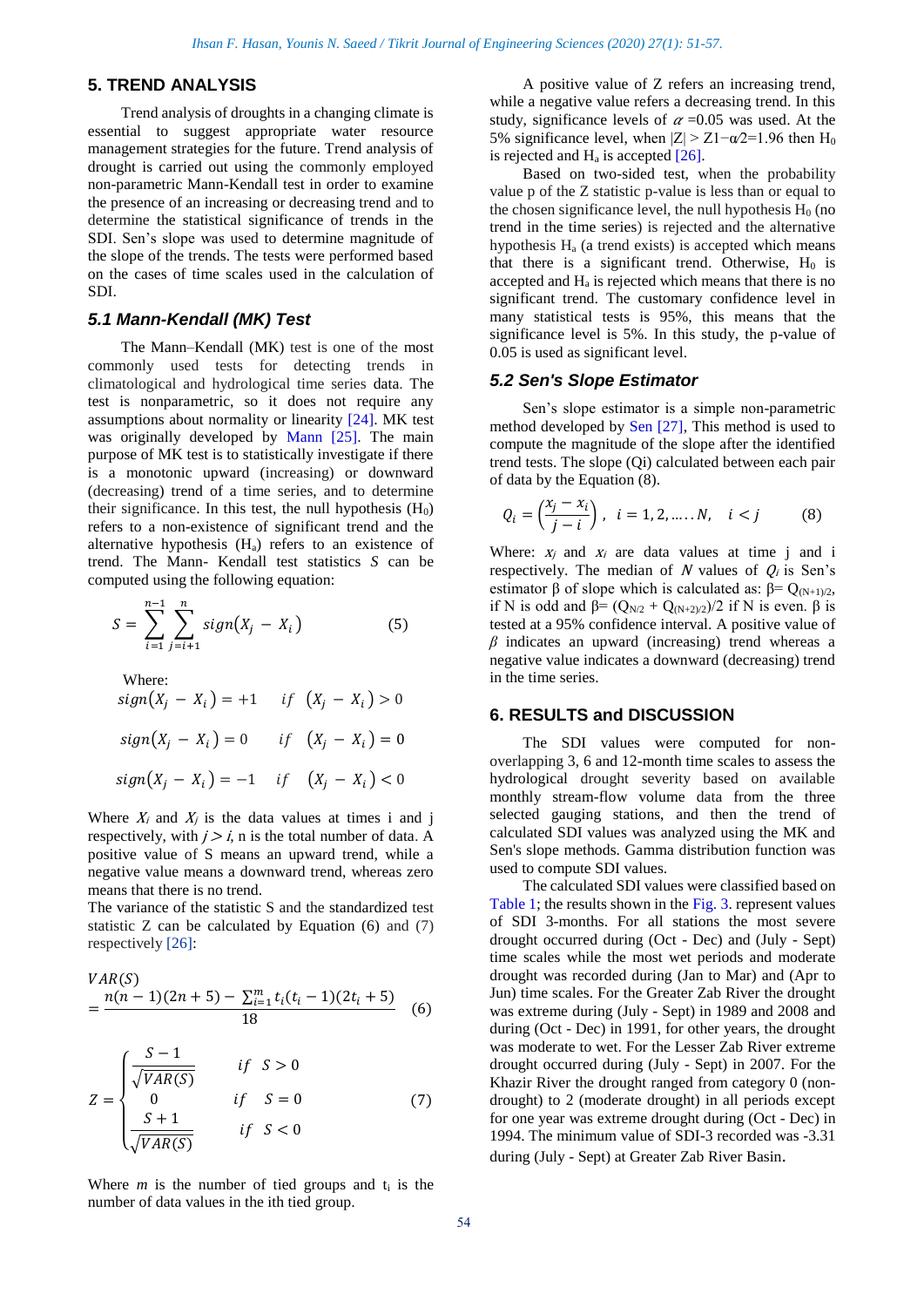



According to the SDI for the 12-month (annual) time scale results shown in Fig. 5, at Greater Zab River Basin extreme drought was recorded during the hydrological years 1989 and 2008, severe drought occurred during 2009. At Lesser Zab River Basin severe drought indicated during the hydrological years 1989– 2000 and 2007–2008. With regard to the Khazir River, results are similar to those obtained from the case of 6 months and 3- months period where they tended to wet and moderate drought conditions. The minimum value of SDI-12 recorded was -2.60 at Greater Zab River Basin.

In general, hydrological drought tended to be a severe drought for the Greater Zab River and Lesser Zab River, while it was moderate drought for the Khazir River.







**Fig. 5.** SDI values based on 12-month timescale of: (A) Greater Zab River, (B) Lesser Zab River and (C) Khazir River

The non-parametric trend was examined (using MK and Sen's Slope) for all non-overlapping of SDI 3, 6 and 12 month time scales at selected gauging stations. The results shown in Table 2 explain the trend analysis of non-overlap SDI-3, decreasing trend (i.e., the calculated S and Sen's slope values negative) was found during the most of periods, based on a two-sided test these decreasing trends were considered significant (i.e., the p value is less than significance level of 5%) in Greater Zab River Basin during (Apr - Jun) and (July - Sept), and in Lesser Zab River Basin during (Oct - Dec), (Apr - Jun) and (July - Sept), while decreasing trends were insignificant (i.e., the p value is greater than significance level of 5%) in Greater Zab River Basin during (Oct - Dec) and (Jan - Mar) in Lesser Zab River Basin during (Jan - Mar) and in Khazir River Basin during (Jan - Mar)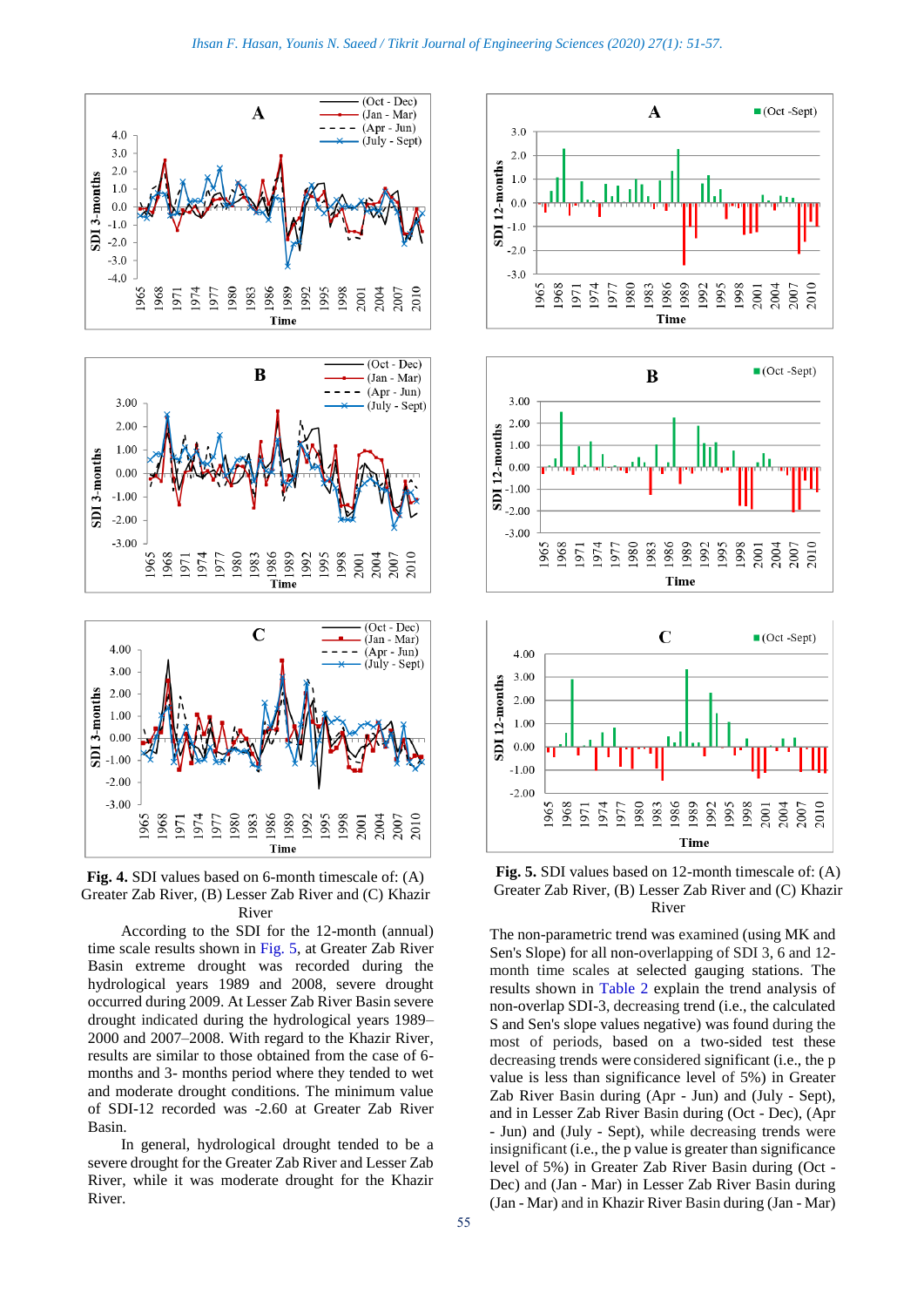and (Apr - Jun). Increasing trend (i.e., the calculated S and Sen's slope values positive) is very few and insignificant and was found in Khazir River Basin during (Oct - Dec) and (July - Sept).

| Results of the MK test and the Sen's Slope estimator for SDI 3-month |  |
|----------------------------------------------------------------------|--|

|             | <b>Basin</b> | Oct - Dec | Jan - Mar | Apr - Jun | July - Sept |
|-------------|--------------|-----------|-----------|-----------|-------------|
|             | S            | $-117.0$  | $-91.0$   | $-321.0$  | $-243.0$    |
| Greater Zab | p-value      | 0.289     | 0.411     | $0.003*$  | $0.026*$    |
|             | Sen's slope  | $-0.011$  | $-0.009$  | $-0.034$  | $-0.02$     |
| Lesser Zab  | S            | $-297.0$  | $-129.0$  | $-269.0$  | $-369.0$    |
|             | p-value      | $0.006*$  | 0.242     | $0.013*$  | $0.0001*$   |
|             | Sen's slope  | $-0.03$   | $-0.014$  | $-0.026$  | $-0.047$    |
|             | S            | 55.0      | $-173.0$  | $-171.0$  | 32.0        |
| Khazir      | p-value      | 0.622     | 0.115     | 0.119     | 0.776       |
|             | Sen's slope  | 0.004     | $-0.015$  | $-0.015$  | 0.003       |

\* Indicates significant trend at 95% confidence level.

The results of the Semi-annual SDI-6 trend analysis are shown in Table 3, a significant decreasing trend during (Apr - Sept) period and an insignificant decreasing trend during (Oct - Mar) period were found in the Greater Zab River and Lesser Zab River basins, whereas insignificant decreasing trend during both (Oct - Mar) and (Apr - Sept) periods was found in the Khazir River Basin.

#### **Table 3**

Results of the MK test and the Sen's Slope estimator for SDI 6-month.

| <b>Basin</b> | Oct - Mar |         |             | Apr - Sept |          |             |
|--------------|-----------|---------|-------------|------------|----------|-------------|
|              | S         | p-value | Sen's slope | S          | p-value  | Sen's slope |
| Greater Zab  | $-91.0$   | 0.411   | $-0.009$    | $-337.0$   | $0.002*$ | $-0.033$    |
| Lesser Zab   | $-151.0$  | 0.170   | $-0.014$    | $-353.0$   | $0.001*$ | $-0.03$     |
| Khazir       | $-139.0$  | 0.207   | $-0.01$     | $-131.0$   | 0.233    | $-0.011$    |

\*Indicates significant trend at 95% confidence level.

Finally, the results of the annual SDI-12 trend analysis are shown in Table 4, a decreasing trend was found in all basins. However, this result was considered significant trend for the Greater Zab River and Lesser Zab River Basins, whereas considered insignificant trend for the Khazir River Basin.

#### **Table 4**

Results of MK test and the Sen's Slope estimator for annual SDI 12-month.

| <b>Basin</b> | Oct - Sept |          |             |  |
|--------------|------------|----------|-------------|--|
|              | S          | p-value  | Sen's slope |  |
| Greater Zab  | $-269.0$   | $0.011*$ | $-0.028$    |  |
| Lesser Zab   | $-291.0$   | $0.006*$ | $-0.027$    |  |
| Khazir       | $-165.0$   | 0.121    | $-0.013$    |  |

\* Indicates significant trend at 95% confidence level.

# **7. CONCLUSIONS**

In the present study hydrological drought was assessed using the SDI during the period 1965-2011 with monthly stream-flow data at the three selected stream-flow gauging stations.

According to the SDI results, the severe drought in Greater Zab River and Lesser Zab River Basins was especially observed during the time scales of summer months for both 3 and 6-months due to the very low of rain.

The time scale has an effect on SDI values, as the increase in the time scale from 3 to 12-month led to an increase in SDI value from -3.31 to -2.60 (i.e., decrease in drought severity), the decreasing in SDI values indicates increasing in drought severity.

Trend in SDI was analyzed using M-K and Sen's Slope methods. Both methods (MK and Sen's Slope) led to the same conclusions by detecting upward (increasing) and downward trends for all SDI time scales at selected gauging stations.